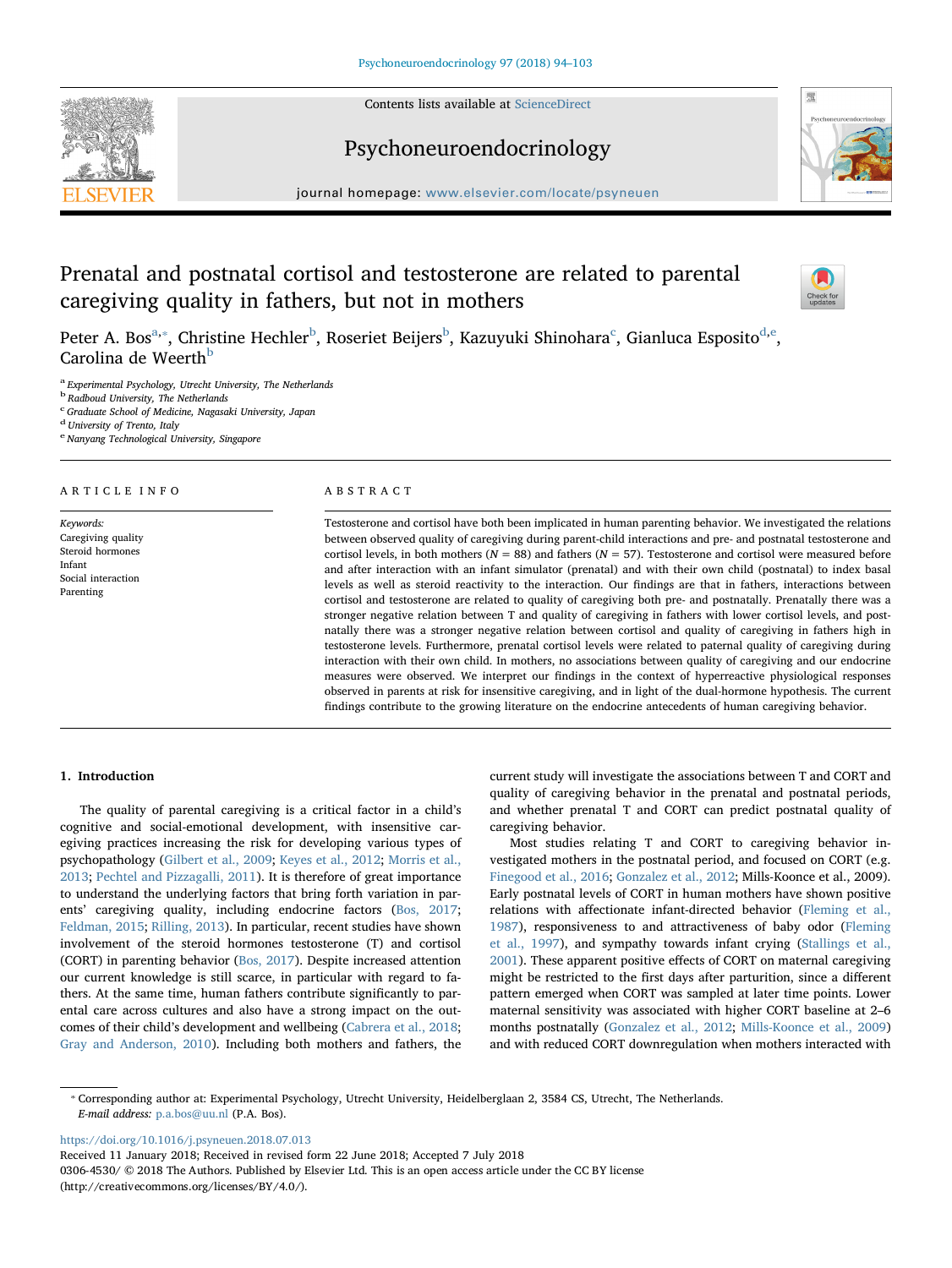their 3-month-old infant [\(Thompson and Trevathan, 2008\)](#page-9-13). Furthermore, an extensive study by [Finegood et al. \(2016\)](#page-9-7) showed a negative relation between maternal sensitivity and CORT sampled at 7, 15, and 24 months postnatally. For T, the relation with maternal behavior is much more unclear. One of the few existing studies reported a positive relation between maternal sensitivity and basal T levels, but an opposite relation with diurnal variability in T [\(Endendijk et al., 2016](#page-9-14)).

The few studies in fathers have mostly focused on relations between caregiving behavior and T. Basal levels of T generally decline during fatherhood ([Gettler et al., 2011\)](#page-9-15). Furthermore, lower paternal T levels were related to more self-reported parental investment ([Mascaro et al.,](#page-9-16) [2013\)](#page-9-16), more responsiveness to infant cues [\(Storey et al., 2000\)](#page-9-17), and stronger sympathy in response to infant crying [\(Fleming et al., 2002](#page-9-18)). The studies that measured basal T levels in relation to actual observed paternal behavior showed that higher T was associated with less interactive and social touch when fathers interacted with their 1–6 month old infants [\(Gordon et al., 2017](#page-9-19)) and with less interactive behavior when fathers interacted with their 3-to-8-month-old infants [\(Weisman](#page-9-20) [et al., 2014](#page-9-20)). No associations were observed between basal T levels and observed parenting when fathers interacted with their 1 year old ([Kuo](#page-9-21) [et al., 2016](#page-9-21)), and with their 3-to-5-year-old children [\(Endendijk et al.,](#page-9-14) [2016\)](#page-9-14). However, in the study by [Kuo et al. \(2016\)](#page-9-21) greater declines in T when fathers observed their infants were related to more sensitive caregiving. With regards to CORT, increased levels have been observed in fathers in response to infant crying [\(Fleming et al., 2002](#page-9-18)), and decreased levels when fathers interact with their own toddler [\(Storey](#page-9-22) [et al., 2011\)](#page-9-22). Furthermore, a study that included fathers of 6-year-old children found CORT responses to parental conflict to be related to more frequent use of psychological control towards the child ([Sturge-](#page-9-23)[Apple et al., 2009](#page-9-23)). The relation with CORT and actual early postnatal paternal behavior is currently unknown, as we are not aware of studies that investigated associations between CORT and quality of paternal caregiving during infancy.

Overall, most parenting studies have focused on the postnatal period, and hardly any data exists on relations between endocrine factors and quality of caregiving during the prenatal period. However, parental caregiving can affect infant development from birth onwards ([Feldman et al., 2004](#page-9-24)). Early, preferably prenatal, detection of parents at risk for low-quality caregiving is therefore of great relevance. Abusive parents, or those at risk for abuse, generally show physiological hyperreactivity to signals eliciting stress, such as persistent infant crying ([McCanne and Hagstrom, 1996](#page-9-25)). In nulliparous adults, physiological endocrine responses to crying have also been related to intended harsh caregiving [\(Out et al., 2012](#page-9-26)). Therefore, in the current study we address the question whether prenatal T and CORT responses to infant crying are related to actual quality of caregiving towards the own child. Instead of audio recordings of infant crying, we used an unsoothable crying infant simulator to asses prenatal responses to infant crying and parental caregiving behavior (e.g. [Rutherford et al., 2015,](#page-9-27) [2017](#page-9-28); [van](#page-9-29) [Anders et al., 2012;](#page-9-29) [Voorthuis et al., 2013](#page-9-30)).

Also, most of the studies have focused on basal levels of either CORT or T, and generally have not included both steroid hormones, or endocrine responses to caregiving interactions in their design. Importantly, as predicted by the dual-hormone hypothesis ([Mehta and](#page-9-31) [Prasad, 2015\)](#page-9-31), effects of T on human social behavior have been shown to be dependent on individuals' CORT levels. Specifically, the effects of T are generally more pronounced, or only observed, in individuals with low levels of CORT. So far, the dual hormone hypothesis has focused on social behavior such as risk taking, aggression, and dominance behavior ([Mehta and Prasad, 2015](#page-9-31)). In the current study we included measures of both T and CORT which allowed us to address the interactions between these hormones in relations to human caregiving behavior for the first time. Furthermore, we investigated both baseline levels and reactivity of T and CORT in relation to parental caregiving behavior.

Finally, several studies have investigated relations between endocrine factors and caregiving behavior, but most of these studies have

used only self-report measures. In the current study quality of caregiving will be indexed from observations of interactions with the infant simulator (prenatally) and the own infant (6 weeks postnatally) to increase objectivity. These interactions will be rated for parental sensitivity and cooperation, key characteristics of caregiving quality ([Helmerhorst et al., 2014\)](#page-9-32).

In both mothers and fathers, the following research questions will be investigated: (1) is the quality of caregiving, when interacting with the infant simulator, associated with prenatal T and CORT baseline and reactivity?, (2) is the quality of caregiving, when interacting with the own infant, associated with postnatal T and CORT baseline and reactivity?, and (3) is the postnatal quality of caregiving, when interacting with the own infant, associated with prenatal T and CORT baseline and reactivity? Regarding question 2 we hypothesized that postnatal quality of caregiving when interacting with the own child is negatively related to postnatal CORT and T, since positive effects of these steroids were only observed in the first few postnatal days ([Fleming et al., 1987,](#page-9-9) [1997;](#page-9-10) [Stallings et al., 2001\)](#page-9-11). The novelty of questions 1 and 3, regarding prenatal measurements of endocrine factors and pre- and postnatal parental quality, prohibits strong predictions about directionality of an effect. However, based on the notion of physiological hyperreactivity in insensitive caregivers [\(McCanne and](#page-9-25) [Hagstrom, 1996](#page-9-25)), we anticipate negative relations between endocrine responses and quality of caregiving.

#### 2. Methods

#### 2.1. Participants

Participants are part of the BINGO (Dutch acronym for Biological Influences on Baby's Health and Development) study, a longitudinal study examining prenatal predictors of parental caregiving behavior and infant health. This study attained approval by the ethical committee of the Faculty of Social Sciences of the Radboud University [ECSW2014- 1003-189]. Families were recruited during pregnancy by distributing flyers in midwife practices and pregnancy courses in the region Arnhem-Nijmegen (the Netherlands). Fathers were encouraged to participate, but mothers could also participate in the study without their partner.

Initial prenatal exclusion criteria were: drug use, excessive alcohol use, insufficient mastery of the Dutch language, and an unhealthy pregnancy so far. In total, 88 expectant mothers and 57 of their partners qualified for participation and signed informed consent. Mothers participated alone when the father had no interest ( $n = 7$ ), had no time  $(n = 19)$ , was a donor  $(n = 2)$ , was known at the university  $(n = 1)$  or unknown reasons ( $n = 2$ ). The majority of participants were born in the Netherlands (83 mothers, 51 fathers) and were employed (83 mothers, 55 fathers). Postnatal exclusion criteria were: complications during pregnancy (after initial contact), prematurity (gestational age  $\leq 37$ weeks), birth weight < 2500 g, 5-minute Apgar score < 7, and child anomalies. Two infants were born in week 36 of the pregnancy. As these infants were completely healthy, the families were included as well. Two families were excluded from the analyses due to premature birth of the child (gestational week 35,  $n = 1$ ), and brain damage detected at birth  $(n = 1)$ . The final sample thus consisted of 86 mothers and 56 of their partners. Seven families stopped participation after birth due to personal reasons. Infants (41 boys, 38 girls) were born at term  $(M<sub>gestational age</sub> = 39.78, SD = 1.53)$ , with an average birth weight of 3531.07 g  $(SD = 428.43)$ .

#### 2.2. Procedure

Participants visited the lab during the third trimester of pregnancy  $(M = 33.93$  weeks,  $SD = 2.24$  weeks). All lab visits took place during late afternoon (after 15:00) or in the early evening  $(M = 17:28,$  $SD = 01:53$ ). When both the mother and father participated, they were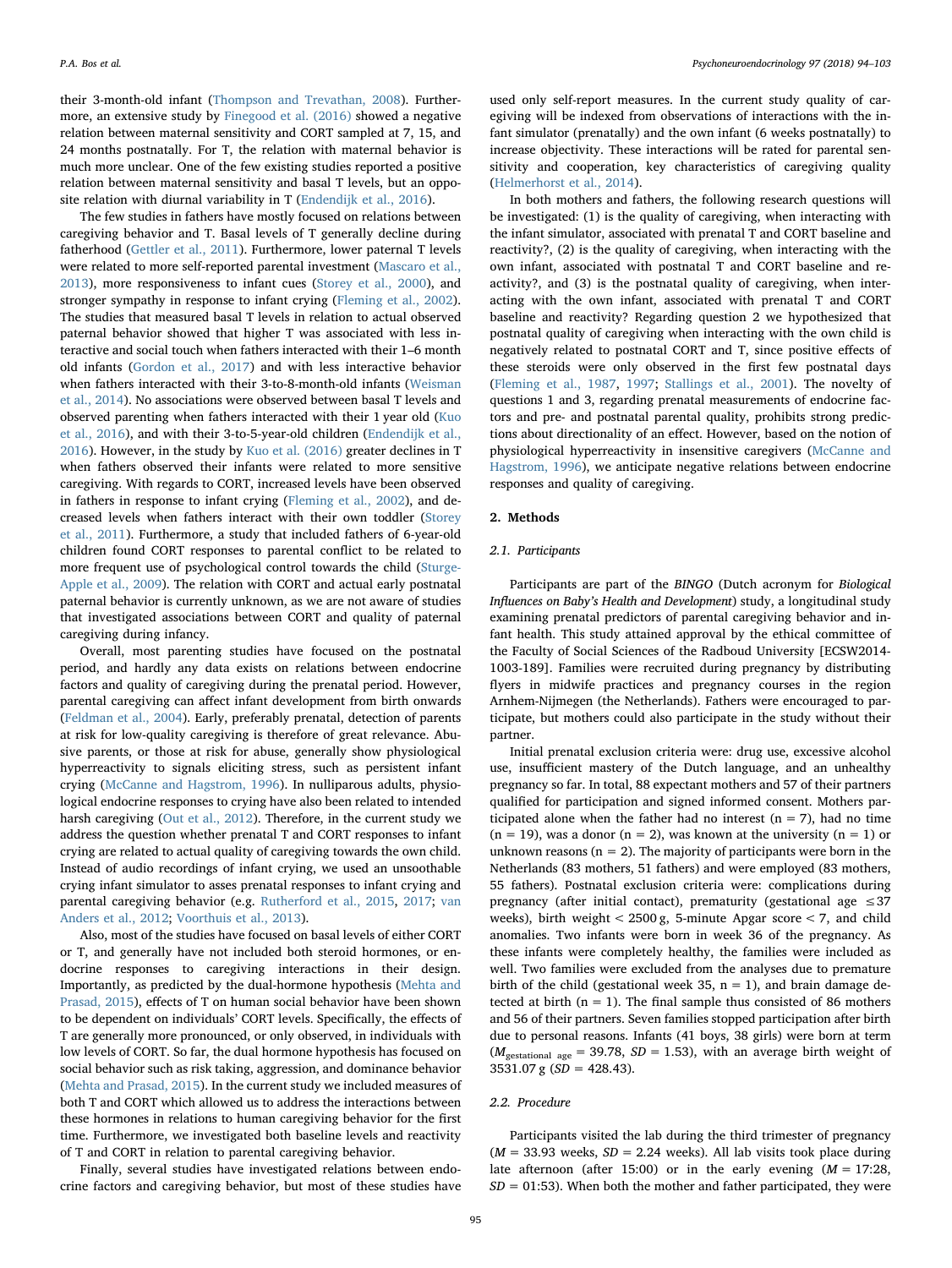tested separately. A dice was rolled to decide whether the mother or the father was tested first. Participants first filled in some questionnaires and then performed a working memory task and a handgrip dynamometer task, both unrelated to the current study. Between the working memory and handgrip dynamometer task, participants provided a saliva sample (approximately 2 ml) by means of passive drooling (T1). This sample served as baseline measurement. Subsequently, participants interacted with an unsoothable crying simulator infant for 15 min while being video recorded. The simulator infant (RealCare Baby; Realityworks, Eau Claire, WI, USA) was used to elicit prenatal caregiving behavior towards a crying infant. The simulator infant resembles a real infant aged 0–3 months in weight, size, and appearance as well as in expressed needs. Similar to a real infant, the simulator starts fussing to express a need which eventually turns into crying if the need is not met.

Participants were introduced to the simulator infant in an observation room. The observation room included two cameras, a cot, a changing table, toys, a rocking chair, a bottle and a second diaper. Participants were instructed to imagine that the simulator infant was their own infant and that they were at home. The experimenter then demonstrated the feeding function (giving the bottle when the infant started fussing) while explaining that the simulator infant reacts like a real infant. The simulator was then handed to the participant, and the experimenter left the room. The simulator infant immediately started fussing. Unlike during the demonstration, the simulator did not react to the participant's caregiving attempts, since -unbeknownst to the participant- the simulator only responds to a special chip worn by the experimenter. Subsequently, participants were subjected to three cycles of around five minutes each of fussing and crying sounds.

The experimenter entered the room after 15 min and participants were asked to fill in two manipulation check questions on a 7-point scale: 1) how difficult they found it to interact with the simulator infant as if it were real, and 2) how seriously they performed the task. Subsequently, participants were carefully debriefed and the experimenter explained that the simulator had not been responding to the participant's soothing attempts due to the manipulation. Approximately 15 min (T2) and 35 min (T3) after the end of the interaction with the simulator infant, participants provided saliva samples again. Saliva samples were immediately stored at -20℃.

When the infant was 6 weeks old ( $M = 6.77$  weeks,  $SD = 0.82$ ), parents were visited at home. This infant age was chosen because infant crying increases from birth onwards and reaches a peak around 6 weeks of age, also known as the crying peak [\(Barr et al., 2006](#page-8-2)), and crying is known to trigger caregiving behavior [\(Zeifman, 2001](#page-9-33)). All visits took place during the late afternoon (after 15:00) or in the evening  $(M = 17:40, SD = 01:59)$ . During the home visit, parents were first asked to fill in some questionnaires, and then perform a working memory task and handgrip dynamometer task, not relevant for the current study. Afterwards, parents were asked to undress, change the diaper, and redress their 6-week-old infant, interacting with their infant as they would normally do. For ethical reasons and to make the postnatal parent-infant interactions comparable, they were only carried out when the infant was not overly distressed. The interaction was filmed as unobtrusively as possible by the experimenter and was 15 min long (in cases when the parent finished before the 15 min he/she was asked to continue interacting with the infant until 15 min were completed). Changing an infant at this age constitutes a mild physical stressor that may elicit crying and fussing ([Jansen et al., 2010](#page-9-34)). When both parents participated, mothers and fathers separately interacted with their infant, and the mother always interacted with the infant first. Similar to the lab visit, three saliva samples were taken; approximately 45 min before the start of the interaction (T1; between the working memory and handgrip dynamometer task), at 15 min (T2), and 35 min (T3) after the end of the interaction. Immediately after the home visit, saliva samples were transported with a portable freezer and subsequently stored at −20℃. During both visits, the parents were blind to the exact nature of the tasks and the goals of the present study.

#### 2.3. Measures

# 2.3.1. Prenatal quality of caregiving

The videos were rated for parental sensitivity and cooperation using 9-point rating scales ([Ainsworth et al., 2015\)](#page-8-3), ranging from  $1 =$ highly insensitive/interfering to  $9 =$  highly sensitive/cooperative. Sensitivity is generally considered a key aspect of high-quality caregiving that contributes to a broad range of child developmental outcomes ([Helmerhorst et al., 2014](#page-9-32)). Parental cooperation (versus interference) is another key aspect of high-quality caregiving, which has been shown to contribute to children's development beyond sensitivity ([Helmerhorst](#page-9-32) [et al., 2014](#page-9-32)). Trained observers, who were blind to the study goals, independently rated the interactions. About 30% of the videos were scored twice for reliability. Interrater agreement was good (ICC = .92 and .88 for sensitivity and cooperation, respectively). Sensitivity and cooperation were highly correlated ( $r = .88$ ) and therefore averaged as a measure for quality of caregiving.

# 2.3.2. Postnatal quality of caregiving

The videos were rated for sensitivity and cooperation using the same 9-point scales ([Ainsworth et al., 2015\)](#page-8-3) that were used prenatally. About 30% of the videos were rated twice for reliability. Interrater agreement was good (ICC = .82 and .75 for sensitivity and cooperation, respectively). Sensitivity and cooperation were highly correlated  $(r = .81)$  and therefore averaged as a measure for postnatal quality of caregiving.

## 2.3.3. Cortisol

Saliva samples were analyzed at the University Medical Center of Utrecht University, the Netherlands. Saliva was thawed and assayed. CORT in saliva was measured without extraction using an in house competitive radio-immunoassay employing a polyclonal anticortisolantibody (K7348). [1,2-<sup>3</sup>H(N)]- Hydrocortisone (PerkinElmer NET396250UC) was used as a tracer. The lower limit of detection was 1.0 nmol/l, and inter-assay variation was < 7% at 3.3–30 nmol/l  $(n = 80)$ . Intra-assay variation was < 4%  $(n = 10)$ .

#### 2.3.4. Testosterone

After determination of CORT, the saliva samples were sent to Nagasaki, Japan, and were analyzed in the Department of Neurobiology & Behavior of Nagasaki University. The concentration of salivary T in each sample was assayed by enzyme immunoassay (EIA) using a commercially available kit (Salimetrics Europe Ltd., Suffolk, UK). The sample was first thawed, centrifuged at  $1500 \times g$  for  $15$  min, and the aqueous layer was aliquoted for assay. The cumulative intra-assay CV was < 5% in samples assayed in the Nagasaki University lab. The assay kit has an analytical sensitivity of  $< 1.0$  pg/ml. We checked that the optical density of 1.0 pg/ml concentration could be reliably distinguished from a concentration of zero. The information about the recovery and specificity of the kit can be found in the EIA kit online manual.

# 2.3.5. Control variables

The following variables were included as control variables, as they have been demonstrated important in the relation between CORT, T and parental behavior ([Bos, 2017](#page-8-0); [Saltzman and Maestripieri, 2011](#page-9-35); [Storey and Ziegler, 2016](#page-9-36)): parity, educational level, and parental age. Moreover, in the analyses concerning prenatal quality of caregiving towards the simulator infant, we also controlled for the reported difficultness and seriousness in interacting with the simulator infant. Control variables that did not improve the model significantly, were removed from the analyses.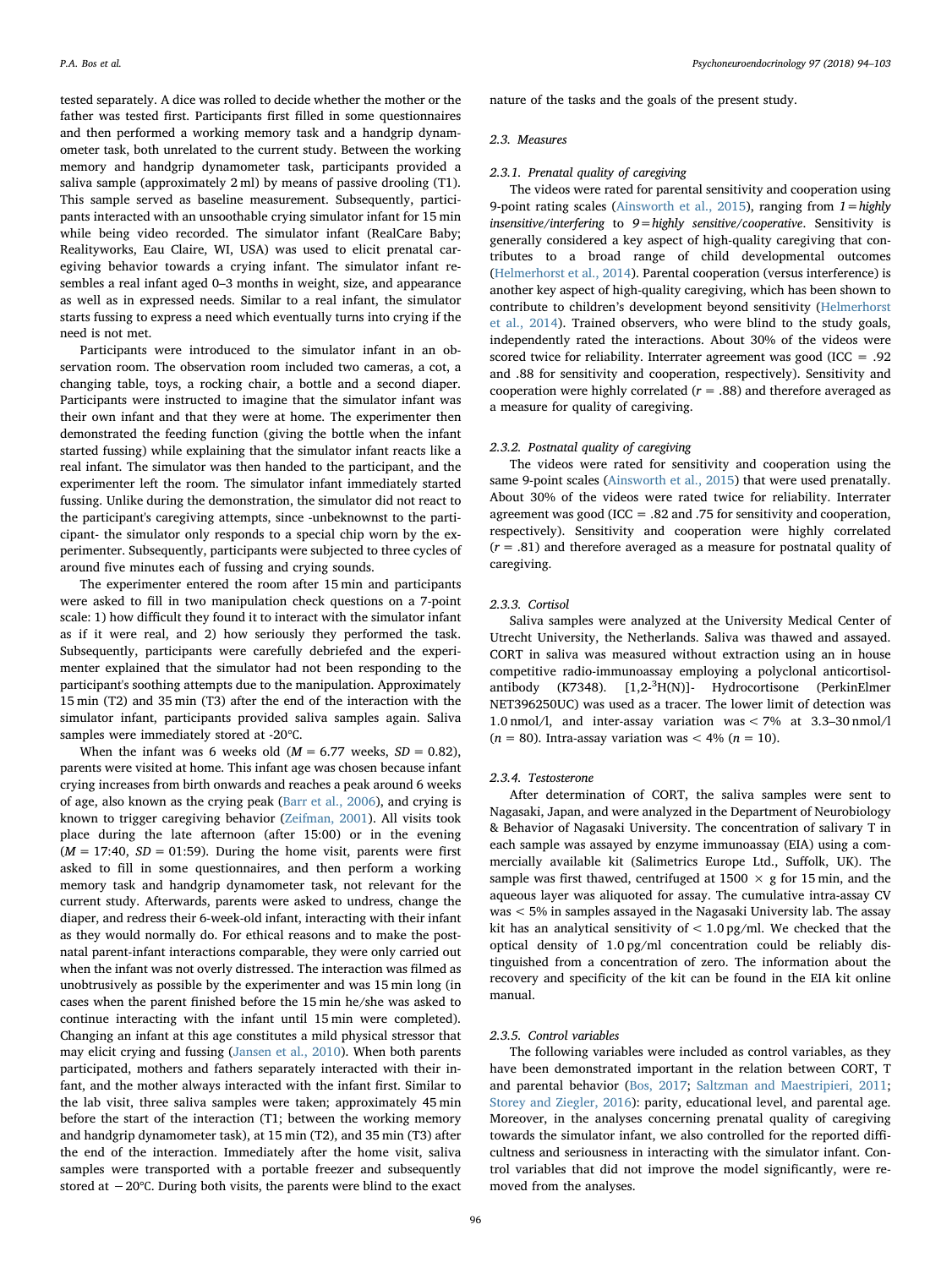## 2.4. Statistical analyses

Mothers and fathers were analyzed separately. Because of the longitudinal design (CORT and T were examined three times during pregnancy and three times during the postnatal period), multilevel (hierarchical) linear modeling (MLM), also known as a mixed model analysis, was used. This way it was possible to investigate both T and CORT baseline and reactivity (by including time and time quadratic), and their associations with quality of caregiving. Moreover, mixed model analyses are robust for missing data and are unaffected by unequal sample sizes [\(Tabachnick and Fidell, 2007](#page-9-37)). The parent was the level 2 identifier, and the outcome and predictors were the level 1 variables.

MLM is conveyed as a set of regression equations. First, the intercepts-only model (a model without predictors) is run to check whether a multilevel model is required, by means of the intraclass correlation. The intraclass correlations for the mother multilevel analyses were 0.52 for prenatal CORT, 0.65 for postnatal CORT, 0.55 for prenatal T, and 0.54 for postnatal T. The intraclass correlations for the father multilevel analyses were 0.76 for prenatal CORT, 0.65 for postnatal CORT, 0.69 for prenatal T, and 0.61 for postnatal T. Thus multilevel analyses were appropriate.

Second, following [Tabachnick and Fidell \(2007\)](#page-9-37), a build-up strategy was used. To the intercept-only model, variables were added one at a time. After each addition, the -2 log likelihood ratio scale after generalized least square estimation was examined. The -2 log likelihood is a determinant of model fit. If model fit increases, the added variable is kept. Time and quadratic time were entered first to check which time model proved a better fit and to investigate T and CORT reactivity to the interaction tasks. Thereafter, the control variables were added one by one, followed by the quality of caregiving predictors. Then, interaction terms between quality of caregiving and time, and between quality of caregiving and quadratic time, were added to investigate, respectively, whether T and CORT reactivity to the interaction tasks were predicted by quality of caregiving. Finally, interaction terms between quality of caregiving and T or CORT, and between quality of caregiving, T or CORT and time were added. This way, the dual-hormone hypothesis was investigated by testing whether the relation between one hormone and quality of caregiving was dependent on the level of the other hormone.

To answer question 1 (i.e. whether the quality of caregiving, when interacting with the infant simulator is associated with prenatal CORT and T baseline and reactivity), two multilevel models were built: (1) prenatal quality of caregiving (controlled for parity, educational level, age, difficultness, seriousness, and prenatal T) predicting prenatal CORT levels, and (2) prenatal quality of caregiving (controlled for parity, educational level, age, difficultness, seriousness, and prenatal CORT) predicting prenatal T levels.

To answer question 2 (i.e. whether the quality of caregiving, when interacting with the own infant, is associated with postnatal T and CORT baseline and reactivity), two multilevel models were built: (1) postnatal quality of caregiving (controlled for parity, educational level, age, and postnatal T) predicting postnatal CORT levels, and (2) postnatal quality of caregiving (controlled for parity, educational level, age, and prenatal CORT) predicting postnatal T levels. Lastly, to answer question 3 (i.e. whether the quality of caregiving when interacting with the own infant is associated with prenatal T and CORT), postnatal quality of caregiving behavior was added as a predictor to the multilevel models predicting prenatal T and CORT. Postnatal T and CORT levels were included in these last multilevel analyses as well, to investigate whether prenatal T and CORT levels were uniquely related to postnatal quality of caregiving.

The best fitting models are presented in the Results. A check of the VIF and Durbin Watson values indicated normality (see [Table 3 and 4\)](#page-5-0) and no outliers were detected.

### 3. Results

#### 3.1. Preliminary analyses

#### 3.1.1. Missing values

During pregnancy, five mothers and five fathers were video recorded without sound in the lab due to technical issues, and these videos were not rated for quality of caregiving behavior. After birth, videos of the interaction with the 6-week-old infant were lost for one couple due to technical difficulties. Five fathers and one mother did not complete the interaction because their infant was too upset. The saliva samples of mothers that had used antibiotics during pregnancy  $(N = 2)$ and after birth  $(N = 2)$  were excluded from hormonal analyses. As multilevel analyses are robust for missing values [\(Tabachnick and](#page-9-37) [Fidell, 2007](#page-9-37)), missing values were not imputed.

# 3.1.2. Manipulation check

Participants found it neither easy nor difficult to interact with the simulator infant as if it were real (Difficulty;  $M = 4.44$ ,  $SD = 1.74$ ) and reported taking the task rather seriously (Seriousness;  $M = 5.60$ ,  $SD = 1.13$ ).

#### 3.1.3. Descriptive statistics

[Table 1](#page-3-0) shows the means and standard deviations for the control variables and pre- and postnatal quality of caregiving separately for mothers and fathers. Paired samples t-tests showed that mothers, on average, displayed higher postnatal quality of caregiving than their partners ( $t = 3.10, p = .002$ ).

# 3.1.4. Prenatal and postnatal T and CORT responses to the interactions

[Fig. 1 and 2](#page-4-0) show T and CORT baseline and reactivity of mothers and fathers to the prenatal interaction task with the simulator infant and the postnatal interaction task with the 6-week-old infant. To test prenatal and postnatal parental T and CORT reactivity to the interaction tasks, multilevel time-only models of T and CORT were investigated (see [Table 2](#page-5-1)). For mothers, there was a significant positive effect of time on both prenatal T ( $p = .014$ ) and CORT ( $p = .027$ ), meaning that maternal T and CORT levels increased in response to the interaction with the simulator infant. After birth, there was a significant negative effect of time and quadratic time on CORT but not T. In

## <span id="page-3-0"></span>Table 1

Descriptive Statistics, Separately for Mothers and Fathers.

|                          | Mothers<br>M(SD) | Fathers<br>M(SD) |
|--------------------------|------------------|------------------|
| Control Variables        |                  |                  |
| Educational Level        |                  |                  |
| University               | $n = 41(48%)$    | $n = 27(48%)$    |
| College                  | $n = 30(35%)$    | $n = 16(29%)$    |
| High school              | $n = 1$ (1%)     | $n = 3(5%)$      |
| Job training             | $n = 13(16%)$    | $n = 10(18%)$    |
| Parity                   |                  |                  |
| First-child              | 73 (85%)         | 44 (79%)         |
| Second-child             | 13 (15%)         | 12 (21%)         |
| Age                      | 31.62(3.79)      | 32.93 (4.16)     |
| Difficulty <sup>a</sup>  | 4.35 (1.66)      | 4.60(1.86)       |
| Seriousness <sup>b</sup> | 5.70(1.11)       | 5.44(1.15)       |
| Quality of caregiving    |                  |                  |
| Prenatal                 | 3.84(1.87)       | 3.39(1.56)       |
| Postnatal <sup>*</sup>   | 5.45(1.74)       | 4.41 (1.76)      |

<span id="page-3-3"></span>\* Difference between mothers and fathers is  $p = 0.026$ , as indicated by paired sample t-test.

<span id="page-3-1"></span><sup>a</sup> How difficult expectant parents found it to interact with the simulator infant as if it were real.

<span id="page-3-2"></span><sup>b</sup> How seriously expectant parents performed the interaction with the simulator infant.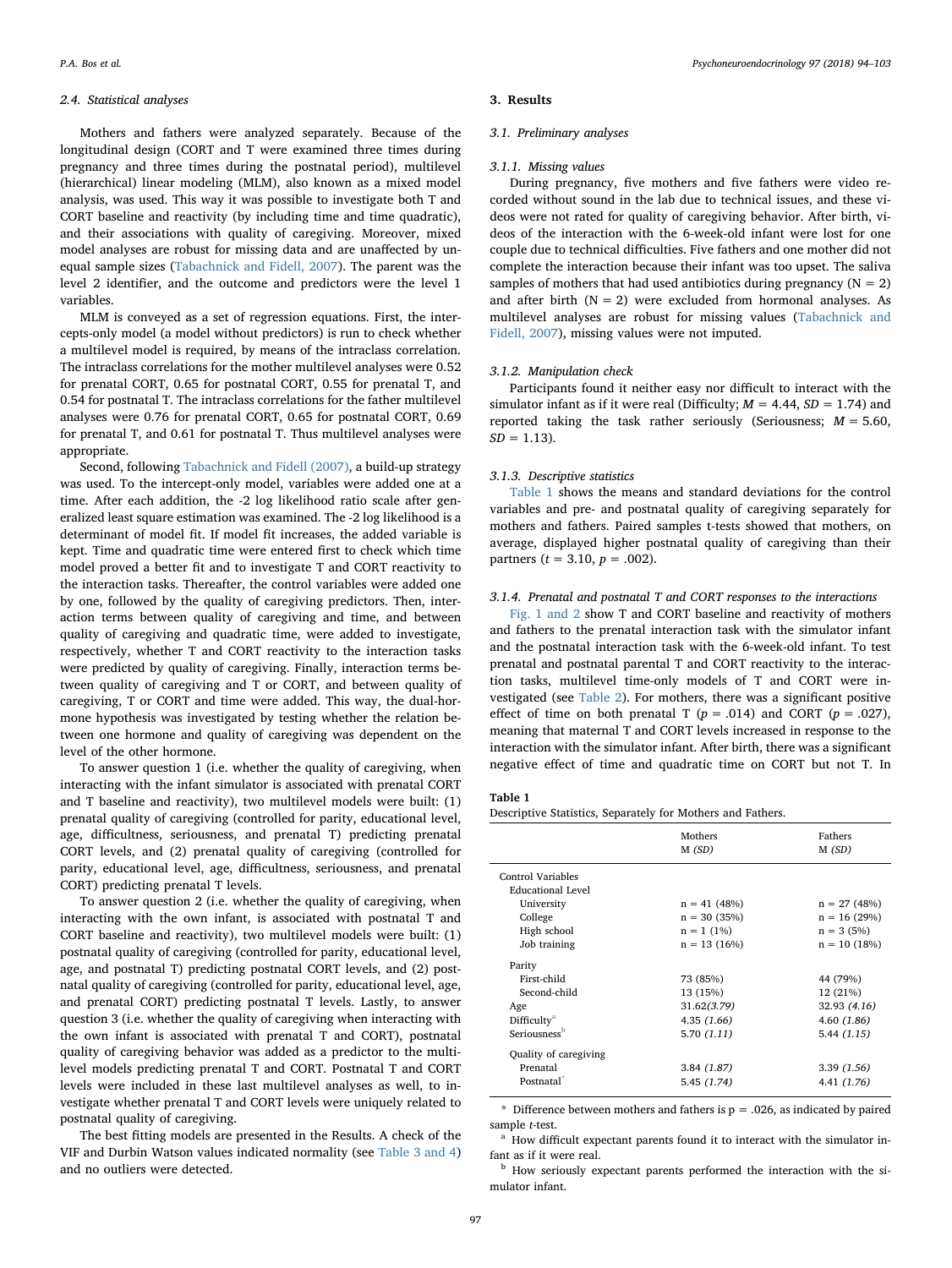prenatal cortisol

<span id="page-4-0"></span>

postnatal cortisol

Fig. 1. Maternal and paternal cortisol responses to interaction with Simulator Infant and own infant. Error bars represent standard error of the mean.

response to the interaction with the own infant, maternal CORT, but not T, levels decreased significantly.

In fathers, there was a significant negative effect of time  $(p = .026)$ and a positive effect of time quadratic ( $p = .029$ ) on prenatal T. In reaction to the interaction with the simulator infant, paternal T levels first increased and subsequently decreased. There was a significant positive effect of time  $(p = .003)$  and a negative effect of time quadratic  $(p = .002)$  on postnatal T. In response to the interaction with the own infant, paternal T levels decreased. There was a significant negative effect of time on prenatal ( $p = .012$ ) and postnatal ( $p < .001$ ) CORT in fathers. Fathers' pre- and postnatal CORT levels decreased in response to the interaction with the simulator infant and their own infant.

#### 3.2. Main multilevel analyses

# 3.2.1. Is prenatal quality of caregiving behavior associated with prenatal T and CORT baseline and reactivity?

3.2.1.1. Mothers. The best fitting multilevel models for maternal prenatal T and CORT are presented in [Table 3.](#page-5-0) For prenatal T, model fit improved from 1881.07 (intercept only model) to 1698.16 (final model). The control variables educational level and prenatal CORT improved model fit. There was a significant positive effect of prenatal CORT ( $p = < .001$ ). Higher CORT levels were related to higher T levels. There was no significant effect of prenatal quality of caregiving, the other control variables (i.e., parity, age, difficulty, and seriousness), or any of the interaction terms.

The model fit for prenatal CORT improved from 1279.09 (intercept only model) to 921.29 (final model). Of the control variables, parity,

## prenatal testosterone

educational level and prenatal T, and the interaction between parity and prenatal quality of caregiving significantly improved model fit, whereas the other control variables (i.e., age, difficulty, and seriousness) did not. Also, the interaction between prenatal quality of caregiving and T, and the interaction between prenatal quality of caregiving, time and T did not improve model fit. There was a significant positive association between prenatal CORT and prenatal T. Higher T levels were related to higher CORT levels ( $p = < .001$ ). However, parity, educational level and the interaction between parity and prenatal quality of caregiving were not significantly related to prenatal CORT. There were no further significant effects on prenatal CORT of prenatal quality of caregiving, or any of the interaction terms.

3.2.1.2. Fathers. The best fitting multilevel model for paternal prenatal T and CORT are presented in [Table 4](#page-6-0). For prenatal T, model fit improved from 1012.68 (intercept only model) to 949.71 (final model). Of the control variables, prenatal CORT and seriousness improved model fit. There was a significant positive relation between prenatal CORT and prenatal T ( $p = < .001$ ). Higher CORT levels were related to higher T levels. Additionally, there was a significant negative effect of seriousness on prenatal T ( $p = .022$ ). Taking the interaction with the simulator more seriously was related to lower T levels. Finally, there was a significant negative effect of the interaction between sensitivity and CORT on prenatal T ( $p = .035$ ). To qualify this interaction, a median split was performed creating a low and high CORT group, for which we plotted the relation between T and quality of caregiving (see [Fig. 3\)](#page-6-1). The figure shows that for the low CORT group, T is more negatively associated with quality of caregiving than for the

# postnatal testosterone



Fig. 2. Maternal and paternal testosterone responses to interaction with Simulator Infant and own infant. Error bars represent standard error of the mean.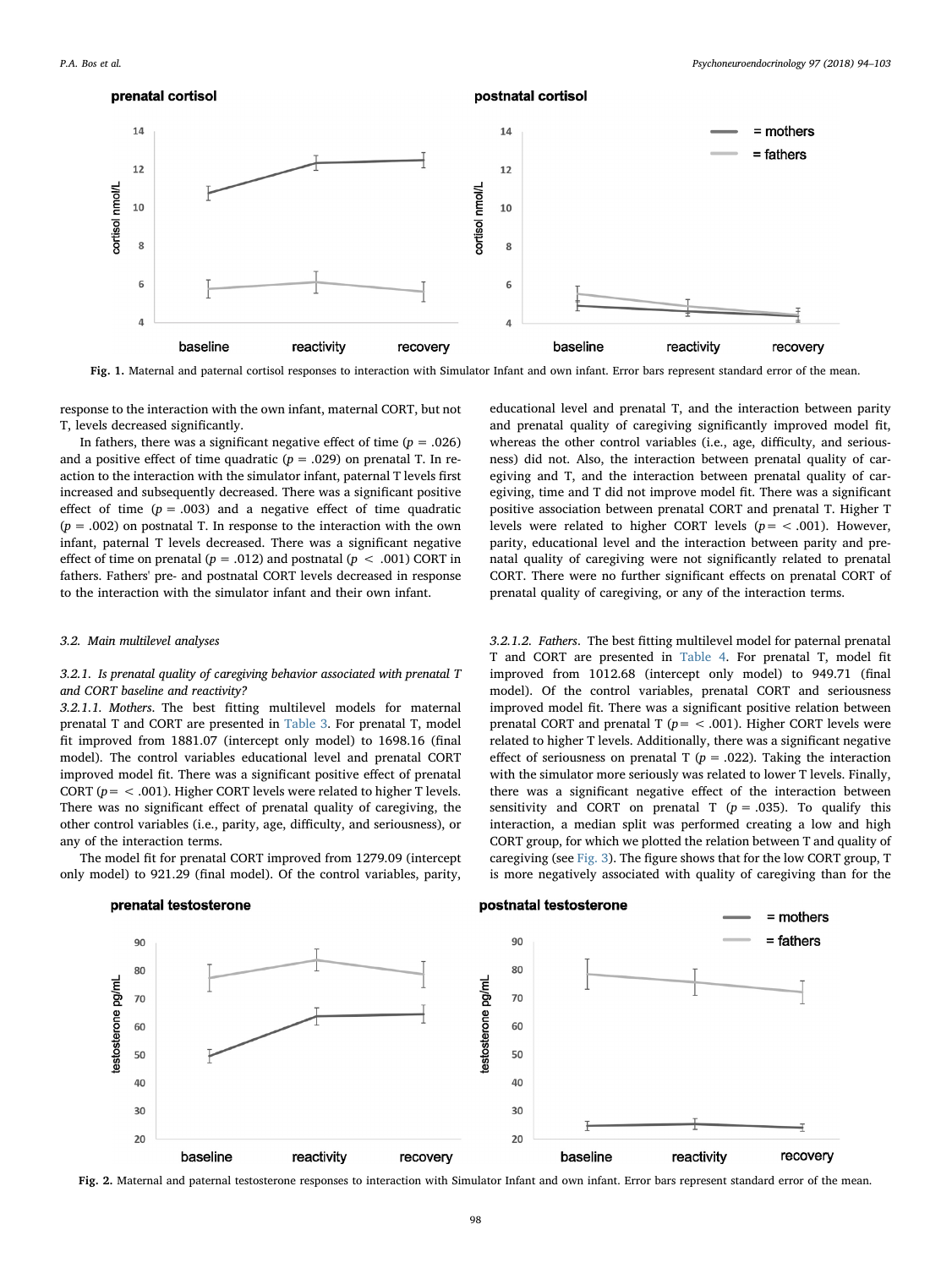# <span id="page-5-1"></span>Table 2

Multilevel Time- only Models.

|           |                | Mothers                  |                          |                          | Fathers                  |                          |                          |
|-----------|----------------|--------------------------|--------------------------|--------------------------|--------------------------|--------------------------|--------------------------|
|           |                | Estimate                 | <b>SE</b>                | $\boldsymbol{p}$         | Estimate                 | <b>SE</b>                | $\boldsymbol{p}$         |
| Prenatal  | Cortisol       |                          |                          |                          |                          |                          |                          |
|           | Intercept      | 17.94                    | 2.64                     | < .001                   | 14.95                    | 3.57                     | < .001                   |
|           | Time           | $-0.01$                  | 0.00                     | .027                     | $-0.01$                  | 0.00                     | .012                     |
|           | Time Quadratic | $\overline{\phantom{0}}$ | $=$                      | $\overline{\phantom{0}}$ | $\overline{\phantom{a}}$ | $\equiv$                 | $\overline{\phantom{0}}$ |
|           | Deviance       |                          | 1258.398                 |                          |                          | 694.762                  |                          |
|           | Testosterone   |                          |                          |                          |                          |                          |                          |
|           | Intercept      | 4.58                     | 22.10                    | .836                     | 656.05                   | 250.53                   | .010                     |
|           | Time           | 0.05                     | 0.02                     | .014                     | $-1.01$                  | 0.45                     | .026                     |
|           | Time Quadratic | $\overline{\phantom{0}}$ | $\overline{\phantom{0}}$ | -                        | 0.00                     | 0.00                     | .029                     |
|           | Deviance       |                          | 1851.911                 |                          |                          | 1007.304                 |                          |
| Postnatal | Cortisol       |                          |                          |                          |                          |                          |                          |
|           | Intercept      | 35.54                    | 8.97                     | < .001                   | 18.32                    | 2.45                     | < .001                   |
|           | Time           | $-0.05$                  | 0.02                     | .003                     | $-0.01$                  | 0.00                     | < .001                   |
|           | Time Quadratic | $-0.00$                  | 0.00                     | .009                     | $\overline{\phantom{m}}$ | $\overline{\phantom{a}}$ | $\overline{\phantom{0}}$ |
|           | Deviance       |                          | 846.190                  |                          |                          | 626.141                  |                          |
|           | Testosterone   |                          |                          |                          |                          |                          |                          |
|           | Intercept      | 26.90                    | 10.63                    | .012                     | $-353.85$                | 152.89                   | .023                     |
|           | Time           | $-0.00$                  | 0.01                     | .854                     | 0.86                     | 0.28                     | .003                     |
|           | Time Quadratic | -                        | $\overline{\phantom{0}}$ | -                        | $-0.00$                  | 0.00                     | .002                     |
|           | Deviance       |                          | 1352.739                 |                          |                          | 1091.728                 |                          |

high CORT group. Although the interaction was significant, the different slopes for the CORT groups are not significantly different from zero ( $p = .335$  and  $p = .252$ , for the low and high CORT group, respectively). There were no significant effects on prenatal T by prenatal quality of caregiving, the other control variables (i.e., educational level, parity, age, and difficulty), or any of the interaction terms.

For prenatal CORT, model fit improved from 700.48 (intercept only model) to 516.01 (final model). Of the control variables, prenatal T improved model fit, with a significant positive effect on prenatal CORT. Higher T levels were related to higher CORT levels ( $p =$  < .001). There were no further significant effects on prenatal CORT of prenatal quality of caregiving, the other control variables (i.e., educational level, parity, age, difficulty, and seriousness), or any of the interaction terms.

# 3.2.2. Is postnatal quality of caregiving associated with postnatal T and CORT baseline and reactivity?

3.2.2.1. Mothers. The best fitting multilevel models for postnatal T and CORT are presented in [Table 3.](#page-5-0) For postnatal T, model fit improved from 1356.74 (intercept only model) to 1252.43 (final model). The

#### <span id="page-5-0"></span>Table 3

Maternal Multilevel Models.

|                                 | Prenatal                 |                          |                          | Postnatal                |                          |                          |                          | Pre- to Postnatal        |                          |                          |                          |                          |
|---------------------------------|--------------------------|--------------------------|--------------------------|--------------------------|--------------------------|--------------------------|--------------------------|--------------------------|--------------------------|--------------------------|--------------------------|--------------------------|
|                                 | Estimate                 | SE                       | p                        | <b>VIF</b>               | Estimate                 | SE                       | p                        | <b>VIF</b>               | Estimate                 | SE                       | p                        | <b>VIF</b>               |
| Cortisol                        |                          |                          |                          |                          |                          |                          |                          |                          |                          |                          |                          |                          |
| Intercept                       | 15.60                    | 2.82                     | < .001                   | $\overline{\phantom{0}}$ | 31.91                    | 9.71                     | .003                     | $\overline{\phantom{m}}$ | 15.21                    | 3.12                     | < 0.001                  |                          |
| Time                            | $-0.01$                  | 0.00                     | .007                     | $\overline{\phantom{0}}$ | $-0.05$                  | 0.02                     | .009                     | $\overline{\phantom{0}}$ | $-0.01$                  | 0.00                     | .012                     |                          |
| Time Quadratic                  | $\overline{\phantom{0}}$ | $\overline{\phantom{a}}$ | $\overline{\phantom{m}}$ | $\overline{\phantom{a}}$ | $-0.00$                  | 0.00                     | .021                     | $\overline{\phantom{0}}$ | $\overline{\phantom{m}}$ | $\overline{\phantom{0}}$ | $\overline{\phantom{0}}$ | $\overline{\phantom{0}}$ |
| Parity                          | $-1.18$                  | 0.76                     | .124                     | 1.04                     | $\overline{\phantom{a}}$ | $\overline{\phantom{0}}$ | $\overline{\phantom{0}}$ | $\overline{\phantom{0}}$ | $-0.94$                  | 0.81                     | .250                     | 1.03                     |
| <b>Educational Level</b>        | $-0.36$                  | 0.19                     | .063                     | 1.05                     | $-0.06$                  | 0.13                     | .657                     | 1.04                     | $-0.36$                  | 0.21                     | .085                     | 1.05                     |
| <b>Testosterone Prenatal</b>    | 0.08                     | 0.01                     | < .001                   | 1.02                     | $\overline{\phantom{0}}$ | $\overline{\phantom{0}}$ | $\overline{\phantom{0}}$ | $\overline{\phantom{a}}$ | 0.08                     | 0.01                     | < .001                   | 1.01                     |
| <b>Testosterone Postnatal</b>   | $\overline{\phantom{0}}$ | $\overline{\phantom{0}}$ | -                        | $\overline{\phantom{a}}$ | 0.07                     | 0.01                     | < 0.001                  | 1.01                     | $\overline{\phantom{m}}$ | $\overline{\phantom{0}}$ | $\overline{\phantom{0}}$ |                          |
| Quality of caregiving Prenatal  | 0.16                     | 0.18                     | .377                     | 1.16                     | $\overline{\phantom{0}}$ | $\overline{\phantom{a}}$ | $\overline{\phantom{0}}$ | $\overline{\phantom{a}}$ | 0.29                     | 0.19                     | .130                     | 1.09                     |
| Quality of caregiving Postnatal | $\overline{\phantom{0}}$ | $\overline{\phantom{0}}$ | $\equiv$                 | $\overline{\phantom{a}}$ | 0.19                     | 0.12                     | .120                     | 1.03                     | $-0.01$                  | 0.21                     | .973                     | 1.10                     |
| Interaction Parity*Sensitivity  | 0.70                     | 0.45                     | .125                     | 1.19                     |                          |                          |                          |                          |                          |                          |                          |                          |
| Deviance                        | 921.293 <sup>a</sup>     |                          |                          | $635.199^{\circ}$        |                          |                          |                          | 850.118 <sup>e</sup>     |                          |                          |                          |                          |
| Testosterone                    |                          |                          |                          |                          |                          |                          |                          |                          |                          |                          |                          |                          |
| Intercept                       | $-68.46$                 | 22.68                    | .003                     | -                        | $-10.16$                 | 11.92                    | .397                     | $\overline{\phantom{m}}$ | $-69.66$                 | 24.82                    | .005                     |                          |
| Time                            | 0.07                     | 0.02                     | < .001                   | $\overline{\phantom{0}}$ | 0.02                     | 0.01                     | .077                     | $\overline{\phantom{0}}$ | 0.07                     | 0.02                     | < 0.001                  |                          |
| Parity                          | $\qquad \qquad -$        | $\overline{\phantom{m}}$ | -                        | $\overline{\phantom{0}}$ | 3.20                     | 3.11                     | .308                     | 1.03                     | $\overline{\phantom{m}}$ | $\overline{\phantom{0}}$ | -                        |                          |
| <b>Educational Level</b>        | 2.37                     | 1.57                     | .130                     | 1.03                     | 0.80                     | 0.78                     | .312                     | 1.03                     | 2.42                     | 1.69                     | .151                     | 1.05                     |
| Cortisol Prenatal               | 4.14                     | 0.39                     | < .001                   | 1.03                     | $\qquad \qquad -$        | -                        | -                        | $\overline{\phantom{m}}$ | 4.06                     | 0.41                     | < 0.001                  | 1.04                     |
| Cortisol Postnatal              | $\overline{\phantom{m}}$ | $\overline{\phantom{0}}$ | -                        | $\overline{\phantom{m}}$ | 2.63                     | 0.44                     | < 0.001                  | 1.04                     | $\overline{\phantom{m}}$ | $\overline{\phantom{0}}$ | -                        |                          |
| Quality of caregiving Prenatal  | $-1.15$                  | 1.37                     | .402                     | 1.05                     | -                        | $\qquad \qquad$          |                          | $\overline{\phantom{m}}$ | $-1.26$                  | 1.52                     | .410                     | 1.11                     |
| Quality of caregiving Postnatal | $\qquad \qquad$          |                          |                          | $\overline{\phantom{0}}$ | $-0.36$                  | 0.74                     | .630                     | 1.08                     | $-0.14$                  | 1.63                     | .933                     | 1.08                     |
| Deviance                        | 1698.162 <sup>b</sup>    |                          |                          | 1252.429 <sup>d</sup>    |                          |                          |                          | 1552.627                 |                          |                          |                          |                          |

<span id="page-5-2"></span> $a$  Durbin-Watson = 1.31.

<span id="page-5-5"></span> $<sup>b</sup>$  Durbin-Watson = 1.10.</sup>

<span id="page-5-3"></span> $\text{c}$  Durbin-Watson = 1.01.

<span id="page-5-6"></span> $d$  Durbin-Watson = 1.44.

<span id="page-5-4"></span> $^{\circ}$  Durbin-Watson = 1.31.

<span id="page-5-7"></span> $f$  Durbin-Watson = 1.15.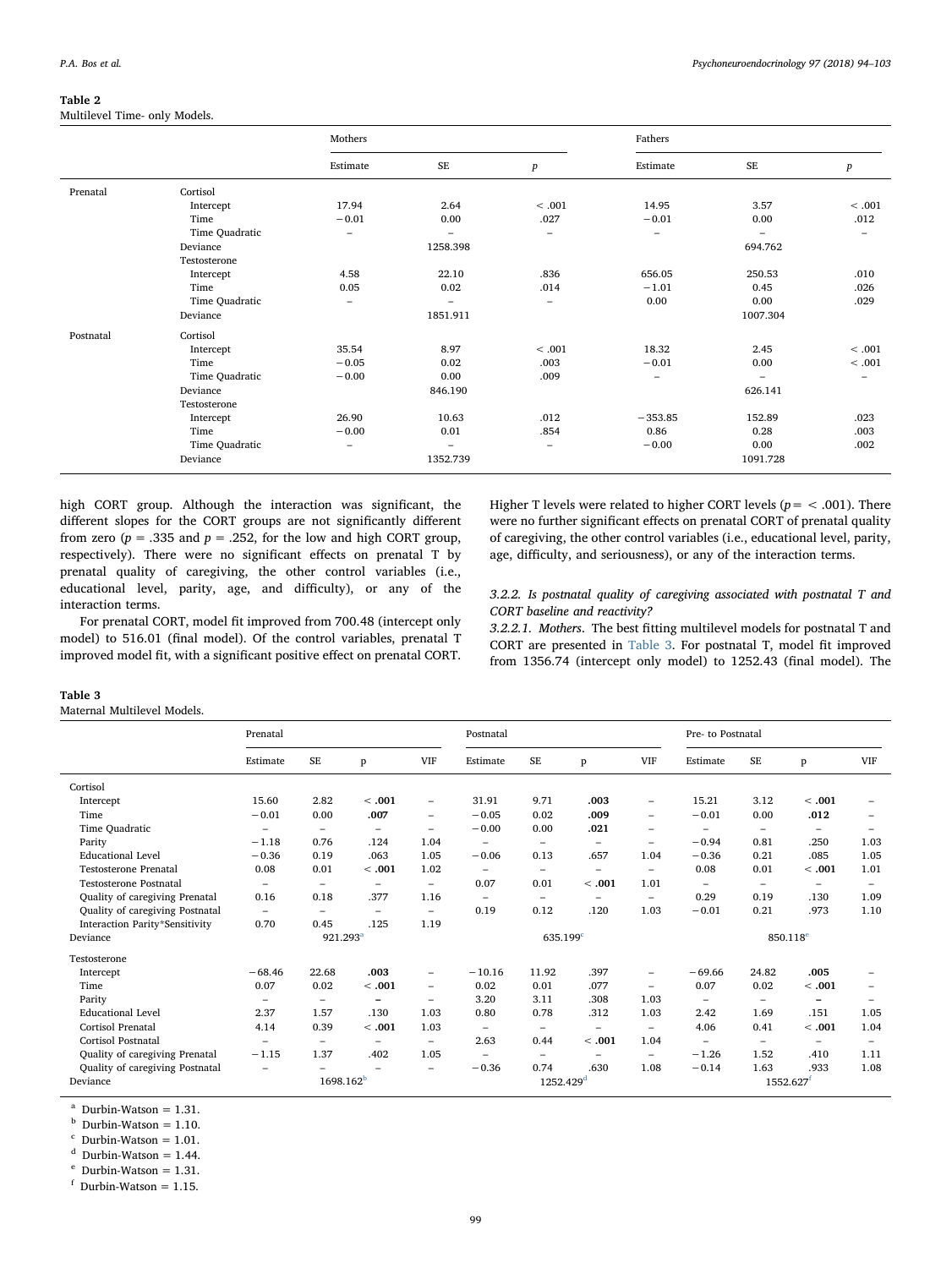#### <span id="page-6-0"></span>Table 4

Paternal Multilevel Models.

|                                                              | Prenatal                 |                          |                          |                          | Postnatal                |                          |         |                          | Pre- to Postnatal        |                          |                          |            |
|--------------------------------------------------------------|--------------------------|--------------------------|--------------------------|--------------------------|--------------------------|--------------------------|---------|--------------------------|--------------------------|--------------------------|--------------------------|------------|
|                                                              | Estimate                 | <b>SE</b>                | p                        | <b>VIF</b>               | Estimate                 | <b>SE</b>                | p       | <b>VIF</b>               | Estimate                 | <b>SE</b>                | p                        | <b>VIF</b> |
| Cortisol                                                     |                          |                          |                          |                          |                          |                          |         |                          |                          |                          |                          |            |
| Intercept                                                    | 5.55                     | 4.41                     | .212                     | $\overline{\phantom{0}}$ | 5.25                     | 4.09                     | .204    |                          | 4.29                     | 4.67                     | .361                     |            |
| Time                                                         | $-0.00$                  | 0.00                     | .215                     | $\overline{\phantom{0}}$ | $-0.01$                  | 0.00                     | .041    | ۳                        | $-0.00$                  | 0.00                     | .712                     |            |
| Age                                                          |                          | $\overline{\phantom{0}}$ |                          |                          | 0.10                     | 0.08                     | .233    | 1.01                     |                          |                          |                          |            |
| <b>Educational level</b>                                     |                          | $\overline{\phantom{0}}$ |                          |                          |                          | -                        |         |                          |                          |                          |                          |            |
| Testosterone prenatal                                        | 0.52                     | 0.01                     | <.001                    | 1.01                     | $\overline{\phantom{0}}$ |                          |         |                          | 0.05                     | 0.01                     | < 0.001                  | 1.01       |
| Testosterone postnatal                                       | ۰                        | -                        |                          | $\overline{\phantom{0}}$ | 0.05                     | 0.01                     | < 0.001 | 1.04                     | $\overline{\phantom{m}}$ | $\overline{\phantom{0}}$ | -                        |            |
| Quality of caregiving prenatal                               | 0.21                     | 0.31                     | .508                     | 1.01                     | $\overline{\phantom{m}}$ | $\overline{\phantom{m}}$ |         | ۰                        | 0.39                     | 0.32                     | .232                     | 1.06       |
| Quality of caregiving postnatal                              |                          |                          |                          | $\overline{\phantom{0}}$ | $-0.25$                  | 0.18                     | .175    | 1.04                     | $-0.58$                  | 0.29                     | .050                     | 1.05       |
| Interaction quality of                                       |                          |                          |                          |                          | $-0.01$                  | 0.00                     | < 0.001 | 1.03                     |                          |                          |                          |            |
| caregiving postnatal*testosterone                            |                          |                          |                          |                          |                          |                          |         |                          |                          |                          |                          |            |
| postnatal                                                    |                          |                          |                          |                          |                          |                          |         |                          |                          |                          |                          |            |
| Deviance                                                     |                          | 516.010 <sup>a</sup>     |                          |                          | $445.162^{\circ}$        |                          |         |                          | $476.920^{\circ}$        |                          |                          |            |
| Testosterone                                                 |                          |                          |                          |                          |                          |                          |         |                          |                          |                          |                          |            |
| Intercept                                                    | 650.00                   | 227.75                   | .005                     | $\overline{\phantom{0}}$ | $-67.74$                 | 257.48                   | .793    | $\overline{\phantom{0}}$ | 613.63                   | 257.64                   | .019                     |            |
| Time                                                         | $-0.95$                  | 0.40                     | .021                     | $\overline{\phantom{0}}$ | 0.23                     | 0.46                     | .619    | $\overline{\phantom{0}}$ | $-0.90$                  | 0.46                     | .053                     |            |
| Time quadratic                                               | 0.00                     | 0.00                     | .023                     | $\overline{\phantom{0}}$ | $-0.00$                  | 0.00                     | .554    | ۰                        | 0.00                     | 0.00                     | .057                     |            |
| Cortisol prenatal                                            | 3.10                     | 0.63                     | <.001                    | 1.02                     | $\overline{\phantom{0}}$ | $\overline{\phantom{a}}$ |         |                          | 2.95                     | 0.68                     | < 0.001                  | 1.02       |
| Cortisol postnatal                                           |                          | $\overline{\phantom{0}}$ |                          | $\overline{\phantom{0}}$ | 6.01                     | 0.88                     | < .001  | 1.11                     | $\equiv$                 | $\overline{\phantom{0}}$ | $\overline{\phantom{0}}$ |            |
| <b>Seriousness</b>                                           | $-8.32$                  | 3.48                     | .022                     | 1.20                     | $\equiv$                 | ۰                        |         | ۰                        | $-8.89$                  | 3.50                     | .016                     | 1.20       |
| Quality of caregiving prenatal                               | $-1.78$                  | 2.71                     | .515                     | 1.30                     | $\overline{\phantom{0}}$ | $\overline{\phantom{0}}$ |         | ۰                        | $-1.00$                  | 2.69                     | .711                     | 1.25       |
| Quality of caregiving postnatal                              | $\overline{\phantom{0}}$ | -                        | $\overline{\phantom{a}}$ | $\overline{\phantom{0}}$ | 2.66                     | 2.12                     | .217    | 1.11                     | 1.77                     | 2.12                     | .410                     | 1.07       |
| Interaction quality of caregiving prenatal*cortisol prenatal | $-1.09$                  | 0.51                     | .035                     | 1.11                     | $\equiv$                 |                          |         |                          |                          |                          |                          |            |
| Deviance                                                     | 949.706 <sup>b</sup>     |                          | $1013.851$ <sup>d</sup>  |                          |                          | 880.943 <sup>t</sup>     |         |                          |                          |                          |                          |            |

<span id="page-6-2"></span>Durbin-Watson  $= 0.89$ .

<span id="page-6-5"></span> $b$  Durbin-Watson = 1.42.

<span id="page-6-3"></span> $\text{c}$  Durbin-Watson = 1.11.

<span id="page-6-6"></span> $d$  Durbin-Watson = 1.18.

<span id="page-6-4"></span> $^{\rm e}$  Durbin-Watson = 0.93.

<span id="page-6-7"></span>Durbin-Watson  $= 1.33$ .

# Prenatal

<span id="page-6-1"></span>

Fig. 3. Interaction between cortisol and testosterone on quality of prenatal caregiving for fathers, with regression lines for the high and low cortisol group.

control variables parity, educational level and postnatal CORT improved model fit. There was a significant positive effect of postnatal CORT ( $p =$  < .001). Higher CORT levels were related to higher T levels. There was no significant effect of postnatal quality of caregiving, the other control variable (i.e., age), or any of the interaction terms.

For postnatal CORT, model fit improved from 876.75 (intercept only model) to 635.20 (final model). The control variables educational level and postnatal T significantly improved model fit, whereas the other control variables (i.e., parity and age) did not. There was a significant positive effect of postnatal T ( $p = < .001$ ). Higher T levels were related to higher CORT levels. There was no significant effect of postnatal quality of caregiving, or any of the interaction terms.

3.2.2.2. Fathers. The best fitting multilevel models for postnatal T and CORT are presented in [Table 4.](#page-6-0) For postnatal T, model fit improved from 1104.49 (intercept only model) to 1013.85 (final model). Of the control variables, postnatal CORT improved model fit, whereas the other control variables (i.e., educational level, parity, and age) did not. There was a significant positive association between postnatal CORT and postnatal T ( $p = < .001$ ). Higher CORT levels were related to higher T levels. There was no significant effect of postnatal quality of caregiving, or any of the interaction terms.

For postnatal CORT, model fit improved from 652.57 (intercept only model) to 445.162 (final model). Of the control variables, age and postnatal T improved model fit, whereas the other control variables (i.e., parity and educational level) did not. There was a significant positive effect of postnatal T on postnatal CORT ( $p =$  < .001). Higher T levels were related to higher CORT levels. There was a significant negative interaction of postnatal quality of caregiving and T on CORT  $(p < .001)$ . To qualify this interaction, a median split was performed creating a low and high T group, for which we plotted the relation between CORT and quality of caregiving (see [Fig. 4\)](#page-7-0). The figure shows that for the high T group, CORT is more negatively associated with quality of caregiving than for the low T group. Both slopes are significantly different from zero ( $p < .01$  and  $p < .001$ , for the low and high T group, respectively). There was no significant effect of postnatal quality of caregiving or any of the other interaction terms.

3.2.3. Is postnatal quality of caregiving related to prenatal T and CORT? 3.2.3.1. Mothers. To investigate whether postnatal quality of caregiving is related to prenatal T and CORT, controlling for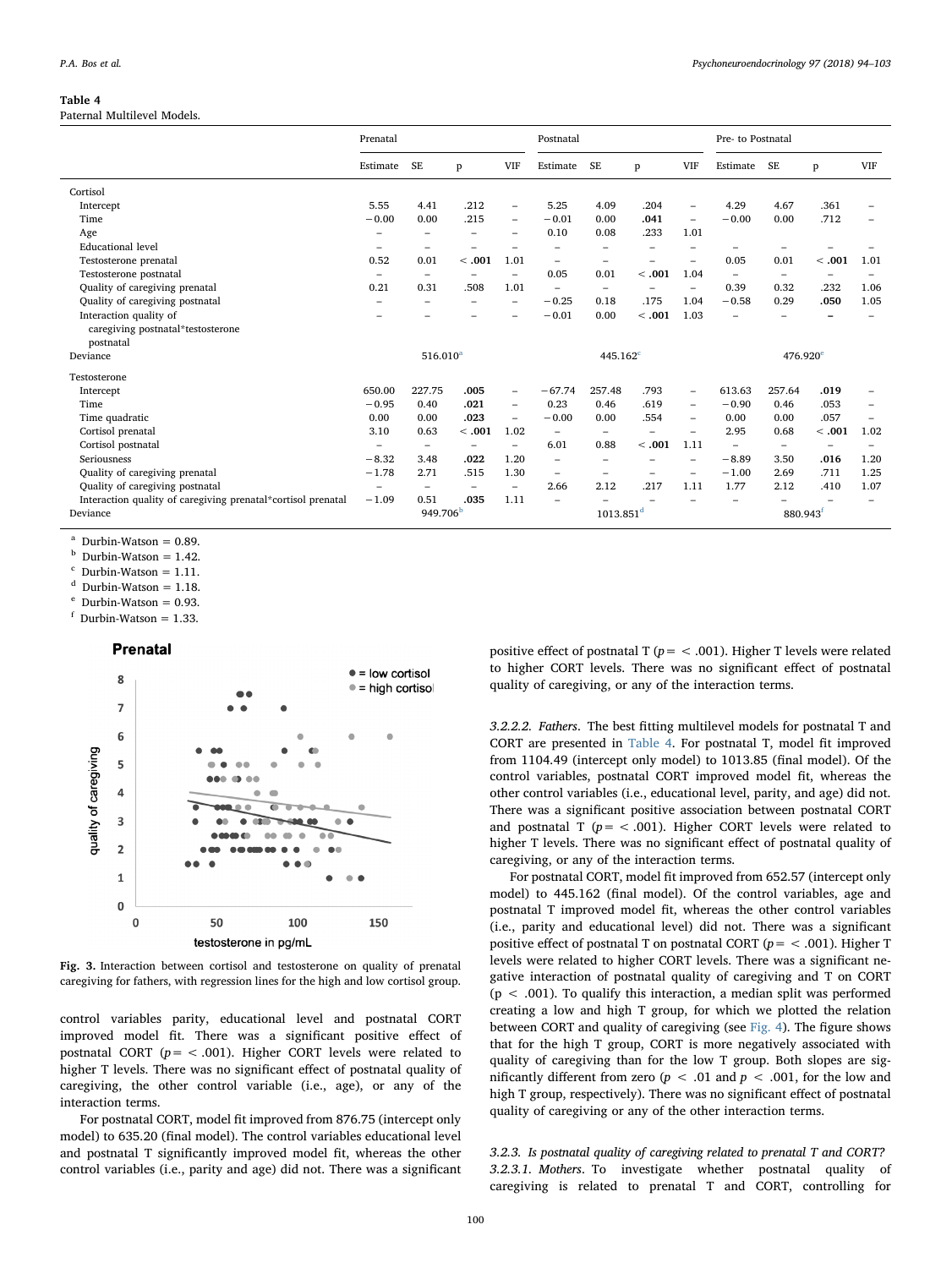<span id="page-7-0"></span>

Fig. 4. Interaction between testosterone and cortisol on quality of postnatal caregiving for fathers with regression lines for the high and low testosterone group.

postnatal T and CORT levels, postnatal quality of caregiving behavior was added as a predictor to the models predicting prenatal T and CORT. The best fitting multilevel models for prenatal T and CORT are presented in [Table 3.](#page-5-0) Maternal postnatal quality of caregiving behavior was unrelated to prenatal levels of T and CORT.

3.2.3.2. Fathers. The best fitting multilevel model for prenatal T and CORT are presented in [Table 4](#page-6-0). Paternal postnatal quality of caregiving was unrelated to prenatal T levels. For prenatal CORT, model fit improved from 700.48 (intercept only model) to 476.92 (final model). There was a significant negative effect of postnatal quality of caregiving  $(p = .05)$  on prenatal CORT. Lower postnatal quality of caregiving was associated with higher prenatal CORT levels.

## 4. Discussion

In the current study we aimed to answer three questions. 1: Is prenatal quality of caregiving behavior associated with prenatal testosterone (T) and cortisol (CORT) baseline and reactivity? 2: Is postnatal quality of caregiving associated with postnatal T and CORT baseline and reactivity? 3: Is postnatal quality of caregiving related to prenatal T and CORT? Furthermore, in light of the dual-hormone hypothesis ([Mehta and Prasad, 2015\)](#page-9-31) we also investigated interactions between T and CORT in relation to quality of caregiving. The results show that: (1) for both mothers and fathers, prenatal quality of caregiving behavior was not associated with prenatal T or CORT levels, although in fathers there was a significant interaction between sensitivity and CORT on prenatal T. This was driven by a stronger negative relation between T and quality of caregiving in fathers with lower CORT levels. (2) In the postnatal period, quality of caregiving was again unrelated to either postnatal T or CORT levels in both mothers and fathers, although in fathers there was now an interaction of postnatal quality of caregiving and T on CORT. This was caused by a stronger negative relation between CORT and quality of caregiving in fathers high in T levels. Finally, (3) lower quality of postnatal caregiving was associated with higher prenatal CORT levels in fathers, whereas no such association was observed for the mothers. There was no relation between postnatal quality of caregiving and prenatal T levels in fathers or mothers. Thus, in both the prenatal and postnatal period, T and CORT were associated with our index of quality of caregiving through an interaction between the two hormones, which was only observed in fathers. Also, we observed a significant relation between higher prenatal CORT and lower quality of postnatal caregiving in fathers, but not in mothers. To our knowledge, this is the first time that these relations have been observed in fathers, and the question remains what mechanisms underlie these relations.

One of the underlying mechanisms could involve the level of

experienced stress during provision of care. Stress has previously been shown to be negatively associated with parenting quality ([Deater-](#page-9-38)[Deckard and Panneton, 2017\)](#page-9-38), and abusive parents generally show hyperreactive stress-responses to infant distress ([McCanne and](#page-9-25) [Hagstrom, 1996](#page-9-25)). Also, one study showed that higher levels of αamylase, a marker for activation of the sympathetic nervous system, were related to intended harsh caregiving in response to infant crying ([Out et al., 2012](#page-9-26)). Therefore, fathers who experience more stress, as reflected in endocrine responses, during a prenatal caregiving interaction which includes infant crying, may be less sensitive and cooperative when interacting with their own child. This relation between prenatal CORT and postnatal quality of caregiving was unaffected by levels of T, unlike the observed relations for fathers in the pre- and postnatal condition separately. In the prenatal session, lower levels of CORT were related to a more negative relation between T and quality of caregiving. Maybe the negative effect of T on sensitivity in fathers was only observed in those less stressed by the infant simulator. This finding seems in line with the dual-hormone hypothesis ([Mehta and Prasad, 2015](#page-9-31)), which states that effects of T are generally observed in participants with relative low levels of CORT. However, postnatally we observed a relation opposite to the predictions of the dual-hormone hypothesis, as CORT was more negatively associated with quality of caregiving for fathers with higher levels of T. Although this is not in line with the dualhormone hypothesis, such opposite effects have previously been observed in men [\(Welker et al., 2014](#page-9-39)). Furthermore, this finding for the postnatal session is in line with the idea that hyperreactive physiological responses are negatively related to parental sensitivity ([McCanne](#page-9-25) [and Hagstrom, 1996\)](#page-9-25). Contextual differences between the two conditions, i.e. caring for an unsoothable infant simulator versus interaction with the own child, might explain the opposite effects in these interactions.

In our study, the negative relations between T and quality of caregiving depended on CORT levels, and this direction of the effects is in line with previous work. In a study by [Gordon et al. \(2017\)](#page-9-19), fathers' T levels were negatively related to the quality of interactive behavior with their 3-to-8-month old infants. Furthermore, paternal T levels were also negatively related to the quality of interactive and social touch behavior with 1–6 month old infants ([Gordon et al., 2017](#page-9-19); [Weisman et al., 2014](#page-9-20)). Since our sample of fathers was relatively small  $(n = 57)$ , we must be careful in interpreting these interactions. However, our findings do point out that when investigating endocrine antecedents of parenting, both T and CORT should be taken into account [\(Bos, 2017](#page-8-0)).

The above interpretations in terms of stress sensitivity are supported by findings that intranasal administration of oxytocin, a neuropeptide known to reduce CORT stress responses in a social context ([Heinrichs](#page-9-40) [et al., 2003](#page-9-40)), facilitate positive social interaction and caregiving quality in fathers interacting with their own children ([Naber et al., 2010](#page-9-41); [Weisman et al., 2014\)](#page-9-20). This proposed mechanism can however not explain why in the current data postnatal parenting quality was related to prenatal cortisol, but not to postnatal (i.e. concurrent) cortisol. Possibly a third factor underlies both quality of caregiving and altered CORT levels. For example, experienced early life stress can affect both CORT levels and parenting quality ([Bos, 2017](#page-8-0)). Early life stress, such as experienced insensitive caregiving can, depending on the severity and timing, lead to either increased or decreased basal CORT level, as well as decreased quality of parental caregiving ([Bailey et al., 2009](#page-8-4); [Bos,](#page-8-0) [2017\)](#page-8-0). Also, parental motivation could be an underlying third factor; fathers that are less motivated for infant caregiving in general, are perhaps more stressed when interacting with the crying infant simulator, resulting in higher CORT levels during this interaction, and are also less sensitive when interacting with their own child. In future work, the incorporation of measures for parental motivation (e.g. [Buckels et al., 2015\)](#page-8-5) could help to reveal and disentangle these potential underlying factors. Ideally, these questions are addressed in longitudinal work, wherein such assessments can be collected during or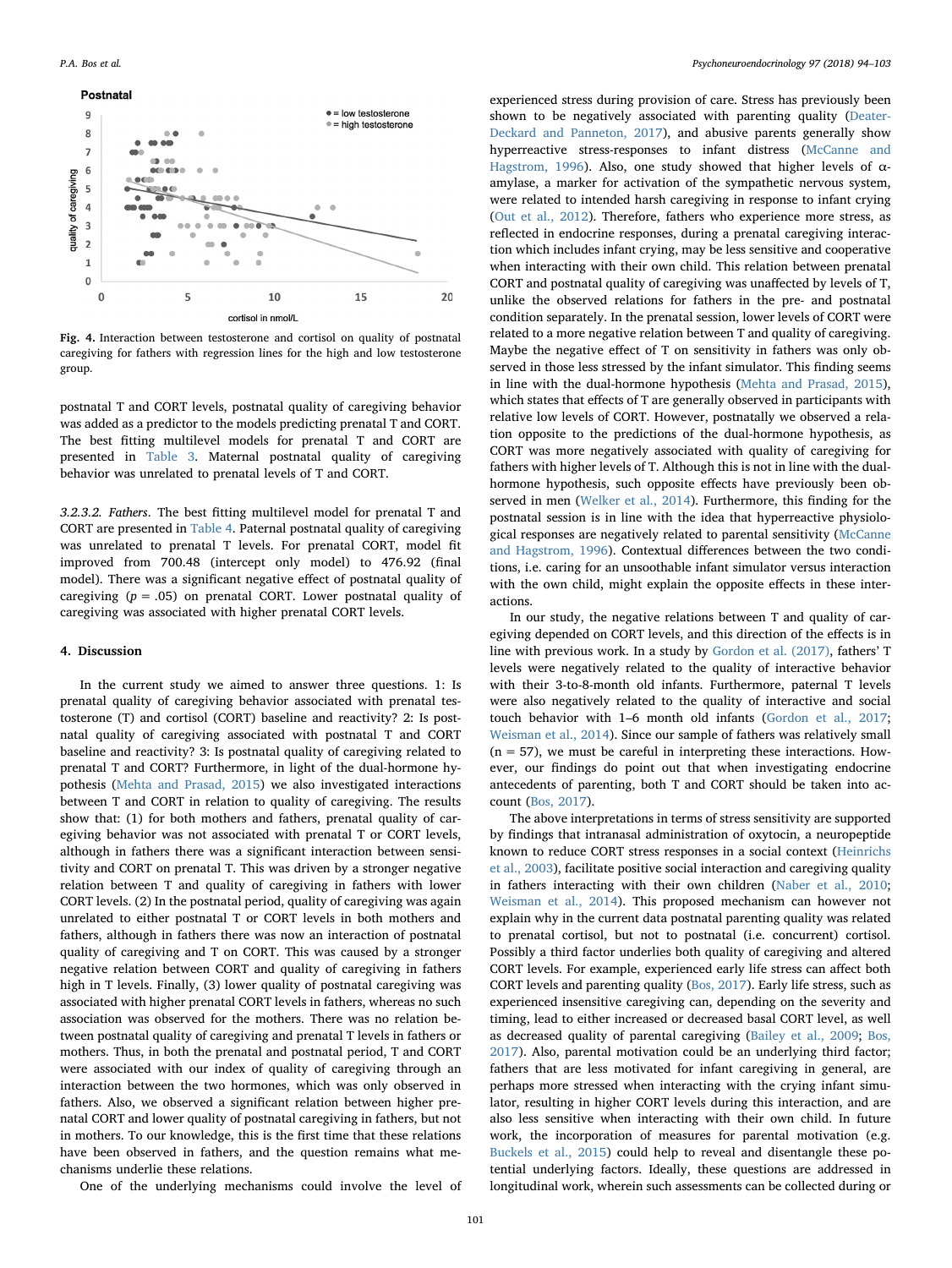even before pregnancy.

Although our findings in fathers are in line with reported negative associations between quality of caregiving in mothers and CORT levels ([Finegood et al., 2016](#page-9-7); [Gonzalez et al., 2012](#page-9-8); [Mills-Koonce et al., 2009](#page-9-12); [Thompson et al., 2004\)](#page-9-42), we did not observe a relation between our endocrine measures and parenting quality in mothers. Several factors might account for the fact that we did not observe such a relation. First, the children included in previous work were generally older (varying from 2 to 24 months) compared to those included in the current study in which the average age of the child was 6.77 weeks. Since positive relations between CORT and maternal sensitivity have been observed soon after delivery [\(Fleming et al., 1987](#page-9-9), [1997](#page-9-10); [Stallings et al., 2001](#page-9-11)), it could be that negative relations between maternal CORT and quality of caregiving appear later. Our study on 6-week-olds may therefore have been in a transition period, in which no clear associations between CORT and quality of maternal caregiving are found. In addition, most of the mothers in the current sample were breastfeeding (76%), and this is known to reduce endocrine stress-responses ([Heinrichs et al., 2002](#page-9-43)), and to be positively related to maternal sensitivity ([Tharner et al.,](#page-9-44) [2012\)](#page-9-44). Thus, breastfeeding might have served as a protective factor obscuring a relation between CORT and parenting quality at the postpartum assessment moment. Neither did we observe a relation between T levels and caregiving behavior in mothers. It might be that such a relation in mothers depends on other endocrine factors not taken into account in the current study. For example, in the study by [Gordon et al.](#page-9-19) [\(2017\),](#page-9-19) T was shown to affect maternal caregiving behavior, but only in interaction with oxytocin.

Although it was not the primary question for which the study was set up, the overall endocrine responses to the interaction with the infant simulator and to the interaction with the own child is also of interest, especially with respect to the use of the infant simulator to study natural caregiving behavior [\(Rutherford et al., 2015](#page-9-27), [2017;](#page-9-28) [van Anders](#page-9-29) [et al., 2012](#page-9-29); [Voorthuis et al., 2013](#page-9-30)). Other studies that looked at endocrine responses to an infant simulator have found that in young nulliparous women T levels decrease during interaction with the infant simulator [\(Voorthuis et al., 2017](#page-9-45)), whereas in our group of pregnant mothers both T and CORT levels increased during the interaction with the simulator. Whether this difference can be explained by the participant sample (pregnant versus nulliparous women) or by methodological differences (in the study by [Voorthuis et al. \(2017\)](#page-9-45), the women practiced two evenings with the simulator) is currently unknown. The same question holds for the data on males, since in our fathers T levels first increased and subsequently decreased in reaction to the interaction with the simulator infant. This finding corroborates with previous work in which males were exposed to infant cry sounds and in which T levels showed a similar pattern [\(Fleming et al., 2002](#page-9-18)), although no infant simulator was used in that study. Studies performed so far with the infant simulator only investigated young nulliparous males, and these studies have failed to show overall increases in T during interaction with the simulator [\(van Anders et al., 2014](#page-9-46), [2012](#page-9-29)). Comparing males and females that are expecting a child with nulliparous controls in a similar experimental setup could give more insight into the origin of these disparate findings. Furthermore, compared to the prenatal measures, different responses were observed after birth, when T in fathers, and CORT in both mothers and fathers declined when interacting with the own child. These differences can however be caused by the differences in experienced stress between caring for a crying simulator and caring for the (non-crying) own infant.

An additional interesting result is that we did observe a significant relation between subjective reports on how seriously the fathers took the interaction with the infant simulator, and paternal T levels during the interaction. Fathers that reported to have taken the interaction less seriously had higher T levels. Perhaps for fathers with higher levels of T, pretending actual care behavior with a doll while being observed is considered a threat to one's status [\(Eisenegger et al., 2011](#page-9-47)), and is therefore taken less seriously. For example, fathers that report less

parental investment and show less sensitivity to infant stimuli also have higher T levels [\(Mascaro et al., 2013\)](#page-9-16). Such fathers might also feel more uncomfortable in a lab-setting acting out caregiving behavior. Alternatively, fathers with higher T might have more difficulty in empathically imagining the situation as real [\(van Honk et al., 2011](#page-9-48)).

Some limitations of the current study need to be addressed. First, although the use of the crying simulator is an innovative approach for studying actual parenting behavior, quality of caregiving assessed by using an unsoothable crying simulator is different from quality of caregiving when interacting with a non-crying own baby. Although this limitation cannot be methodologically solved, it is important to consider as endocrine responses to both situations can reflect different processes. Furthermore, the current findings need to be replicated in other samples as the sample size of the group of fathers was relatively small due to fewer fathers than mothers wanting to participate. Another limitation of the current sample is that it consists of a generally highlyeducated sample, which limits the generalizability of the findings. An important question to be addressed in future studies is whether the relation between quality of caregiving and prenatal CORT observed in our sample is also observed in larger community samples.

In conclusion, the current study investigated how prenatal and postnatal endocrine factors are related to quality of caregiving in both mothers and fathers, and provided novel insights into how fathers' prenatal cortisol concentrations are related to the quality of caregiving for their own infant after birth. Although we only addressed the role of T and CORT in this study, most work so far has focused on only a single endocrine factor [\(Bos, 2017](#page-8-0)). Studies that include more factors, such as the work of [Gordon et al. \(2017\)](#page-9-19), or the current longitudinal study, can give more insight into how different endocrine factors bring forth variations in caregiving. Ultimately, a better understanding of the antecedents of the quality of human parenting will allow us to identify profiles for parents at risk and will provide avenues for intervention.

# Conflict of interest statement

The authors report no conflict of interest. The authors alone are responsible for the content and writing of the paper.

# Acknowledgements and role of the funding source

We would like to thank the participating parents and the students who helped collect the data. Additionally, we thank Ilaria Basadonne for her help in the endocrine analyses and Hannah Spencer for proofreading the Ms. PAB's work was supported by a grant from the Netherlands Society of Scientific Research (451-14-015). GE's work was supported by the NAP-SUG program of the Nanyang Technological University, Singapore. CdW's work was supported by a Jacobs Foundation Advanced Research Fellowship. The funding sources had no further role in study design; in the collection, analysis and interpretation of the data; in the writing of the report; or the decision to submit the paper for publication.

#### References

- <span id="page-8-3"></span>[Ainsworth, M.D.S., Blehar, M.C., Waters, E., Wall, S.N., 2015. Patterns of Attachment: A](http://refhub.elsevier.com/S0306-4530(18)30024-6/sbref0005) [Psychological Study of the Strange Situation. Taylor & Francis](http://refhub.elsevier.com/S0306-4530(18)30024-6/sbref0005).
- <span id="page-8-4"></span>[Bailey, J., Hill, K., Oesterle, S., Hawkins, J., 2009. Parenting practices and problem be](http://refhub.elsevier.com/S0306-4530(18)30024-6/sbref0010)[havior across three generations: monitoring, harsh discipline, and drug use in the](http://refhub.elsevier.com/S0306-4530(18)30024-6/sbref0010) [intergenerational transmission of externalizing behavior. Dev. Psychol. 45,](http://refhub.elsevier.com/S0306-4530(18)30024-6/sbref0010) 1214–[1226](http://refhub.elsevier.com/S0306-4530(18)30024-6/sbref0010).
- <span id="page-8-2"></span>[Barr, R.G., Trent, R.B., Cross, J., 2006. Age-related incidence curve of hospitalized shaken](http://refhub.elsevier.com/S0306-4530(18)30024-6/sbref0015) [baby syndrome cases: convergent evidence for crying as a trigger to shaking. Child](http://refhub.elsevier.com/S0306-4530(18)30024-6/sbref0015) [Abuse Negl. 30, 7](http://refhub.elsevier.com/S0306-4530(18)30024-6/sbref0015)–16.
- <span id="page-8-0"></span>[Bos, P.A., 2017. The endocrinology of human caregiving and its intergenerational](http://refhub.elsevier.com/S0306-4530(18)30024-6/sbref0020) [transmission. Dev. Psychopathol. 29, 971](http://refhub.elsevier.com/S0306-4530(18)30024-6/sbref0020)–999.
- <span id="page-8-5"></span>[Buckels, E.E., Beall, A.T., Hofer, M.K., Lin, E.Y., Zhou, Z., Schaller, M., 2015. Individual](http://refhub.elsevier.com/S0306-4530(18)30024-6/sbref0025) diff[erences in activation of the parental care motivational system: assessment, pre](http://refhub.elsevier.com/S0306-4530(18)30024-6/sbref0025)[diction, and implications. J. Pers. Soc. Psychol. 108, 497.](http://refhub.elsevier.com/S0306-4530(18)30024-6/sbref0025)
- <span id="page-8-1"></span>Cabrera, N.J., Volling, B.L., Barr, R., 2018. Fathers are parents, too! Widening the lens on